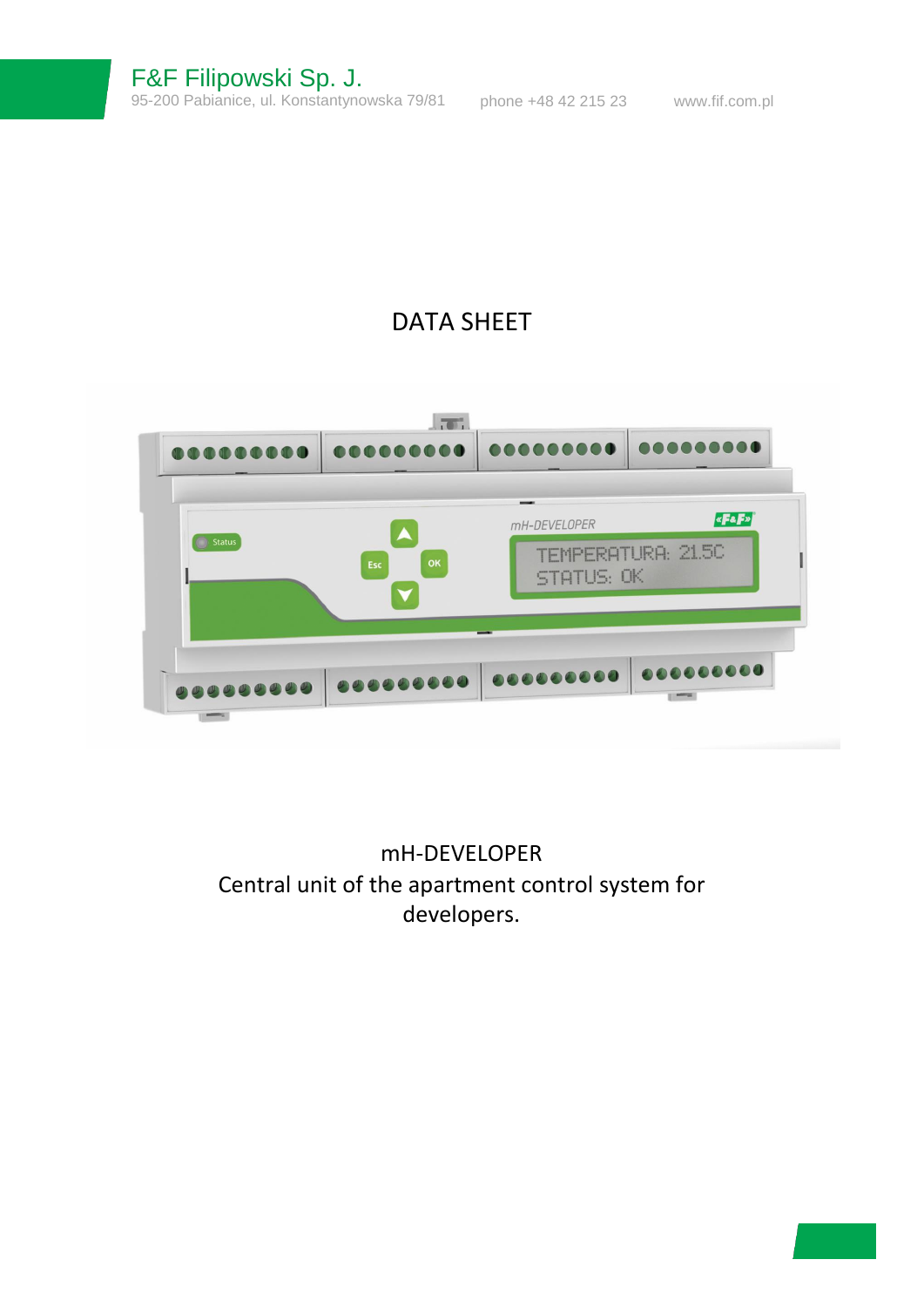The mH-Developer system is designed for controlling heating, lighting and electrical sockets in the installations of houses and flats. The main module is a standalone unit that has been developed based on a detailed analysis of customer needs and in collaboration with developers. Additionally, the basic module can be extended with other functionalities (control of roller shutters, gates, RGB lighting, garden watering) by using extension modules from the F&Home system. The main module, as well as the extension elements, are mounted in the switchgear. The system does not require the installation of additional devices under the buttons - therefore it does not require the use of deepened boxes. The whole system is characterized by simple installation, compact design and a functional mobile application that allows you to configure and control the elements of the system.

### **Basic functionality**

- Heating control (8 zones);
- Ability to connect an external temperature sensor;
- Control of lighting and electrical outlets (12 circuits);
- Control of water, gas and other media valves;
- Electricity meter (indicating total and instantaneous energy consumption).

#### **Power supply**

The device is powered by 24V DC. It is recommended to use a pulse power supply with sufficient capacity to power the central unit and possible expansion modules. It is not recommended to power system devices with multiple power sources.

#### **Inputs / outputs**

The inputs of the mH-DEVELOPER module are designed to connect monostable (bell) switches supplied with 24 V safe voltage. The input is triggered when the switch is closed and low voltage is applied to the input of the module (the inputs are polarized, so control can be performed with both positive and negative power supply).

Additionally, the module has temperature sensor inputs, to which dedicated (supplied) DS18B20 type digital sensors should be connected. The outputs of the mH-DEVELOPER module are either relay outputs (with a maximum load capacity of 16 A) for general purpose or Triac outputs adapted to control solenoid valves in heating systems.

Triac outputs have a maximum load capacity of 0.5 A.

If there is a need to increase the number of inputs/outputs, the modules of the F&Home wired system (such as mH-IO32, mH-IO12E6) at appropriate levels should be used. In this case, the mH-DEVELOPER module is in level 0 and the subsequent expansion modules must have successive levels (1,2,3...). It is not allowed to use two modules with the same functionality and the same level (address).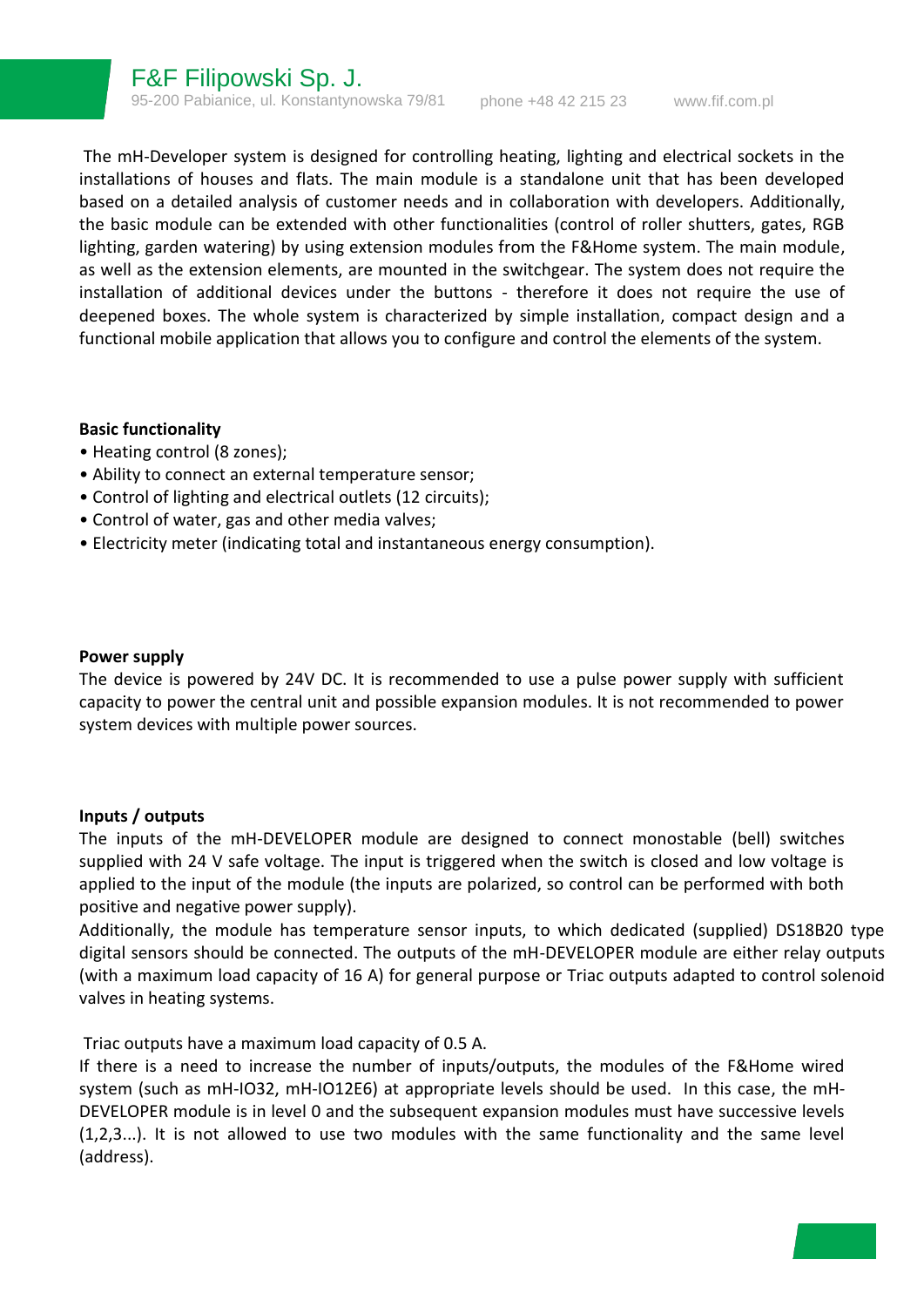F&F Filipowski Sp. J.

95-200 Pabianice, ul. Konstantynowska 79/81 phone +48 42 215 23 [www.fif.com.pl](http://www.fif.com.pl/)

| $1\quad2$                | 3 4 5 6 7 8 9 10 11 12 13 14 15 16 17 18<br>إماما فإماما فأماما فاماما |                      | 19 20 21 22 23 24 25 26 27 28 29 30 31 32 33 34<br>ialalalalalalalalalalal |
|--------------------------|------------------------------------------------------------------------|----------------------|----------------------------------------------------------------------------|
| <b>RESET</b><br>LAN<br>C | فافافاقاه<br>35363738394041424344                                      | 45464748495051525354 | 55565758596061626364                                                       |

| Module inputs/outputs     |                       |                                               |
|---------------------------|-----------------------|-----------------------------------------------|
| Number of<br>input/output | Description           | <b>Notes</b>                                  |
| 1.2                       | Power supply          | Supply 24V DC voltage                         |
| 3                         | L valves power supply | Specify the supply phase for 230 V valves     |
| 4                         | N/C                   |                                               |
| 5                         | N valves power supply | Specify the neutral of the 230 V valves power |
| 6                         | N/C                   |                                               |
| 7                         | Valve 1 L             | Output L of valve 1                           |
| 8                         | N                     | Neutral of the valves power supply            |
| 9                         | Valve 2 L             | Output L of valve 2                           |
| 10                        | N                     | Neutral of the valves power supply            |
| 11                        | Valve 3L              | Output L of valve 3                           |
| 12                        | $\mathsf{N}$          | Neutral of the valves power supply            |
| 13                        | Valve 4 L             | Output L of valve 4                           |
| 14                        | $\mathsf{N}$          | Neutral of the valves power supply            |
| 15                        | Valve 5 L             | Output L of valve 5                           |
| 16                        | N                     | Neutral of the valves power supply            |
| 17                        | Valve 6L              | Output L of valve 6                           |
| 18                        | N                     | Neutral of the valves power supply            |
| 19                        | Valve 7 L             | Output L of valve 7                           |
| 20                        | $\mathsf{N}$          | Neutral of the valves power supply            |
| 21                        | Valve 8L              | Output L of valve 8                           |
| 22                        | $\mathsf{N}$          | Neutral of the valves power supply            |
| 23                        | N/C                   |                                               |
| 24                        | AUX1 NO relay         | Normally open contact of the AUX1 relay       |
| 25                        | AUX1 COM relay        | AUX1 COM relay power supply                   |
| 26                        | AUX1 NC relay         | Normally closed contact of the AUX1 relay     |
| 27                        | N/C                   |                                               |
| 28                        | AUX2 NO relay         | Normally open contact of the AUX2 relay       |
| 29                        | AUX2 COM relay        | AUX2 COM relay power supply                   |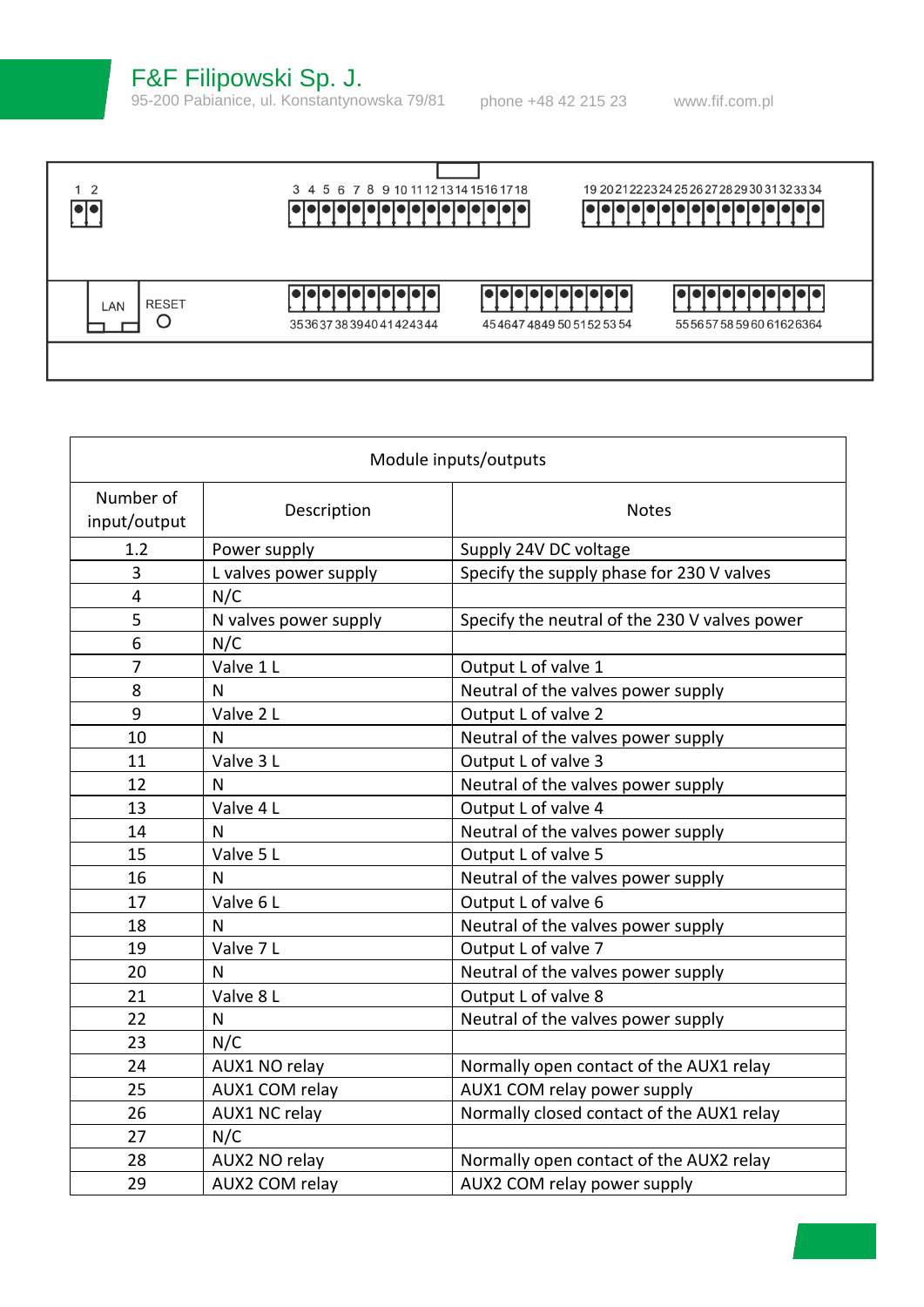## F&F Filipowski Sp. J.

95-200 Pabianice, ul. Konstantynowska 79/81 phone +48 42 215 23

[www.fif.com.pl](http://www.fif.com.pl/)

| 30     | AUX2 NC relay  | Normally closed contact of the AUX2 relay   |
|--------|----------------|---------------------------------------------|
| 31     | N/C            |                                             |
| 32     | AUX3 NO relay  | Normally open contact of the AUX3 relay     |
| 33     | AUX3 COM relay | AUX3 COM relay power supply                 |
| 34     | AUX3 NC relay  | Normally closed contact of the AUX3 relay   |
| 35, 36 | COM A          | Reference level for IN1 to IN12 inputs.     |
|        |                | Description under the table.                |
| 37     | Input 1        | Polarized with COM A connector. Description |
| 38     | Input 2        | Polarized with COM A connector. Description |
| 39     | Input 3        | Polarized with COM A connector. Description |
| 40     | Input 4        | Polarized with COM A connector. Description |
| 41     | Input 5        | Polarized with COM A connector. Description |
| 42     | Input 6        | Polarized with COM A connector. Description |
| 43, 44 | COM A          |                                             |
| 45, 46 | COM A          |                                             |
| 47     | Input 7        | Polarized with COM A connector. Description |
| 48     | Input 8        | Polarized with COM A connector. Description |
| 49     | Input 9        | Polarized with COM A connector. Description |
| 50     | Input 10       | Polarized with COM A connector. Description |
| 51     | Input 11       | Polarized with COM A connector. Description |
| 52     | Input 12       | Polarized with COM A connector. Description |
| 53.54  | COM A          |                                             |
| 55, 56 | Input A        | Freely polarized                            |
| 57,58  | Input B        | Freely polarized                            |
| 59,60  | Input C        | Freely polarized                            |
| 61, 62 | Input D        | Freely polarized                            |
| 53, 64 | N/C            |                                             |

COM A - common level for control inputs Input 1 - Input 12. If the "Input x" inputs are to be controlled with a high level, a power ground must be connected to the COM A connector. If the "Input x" inputs are to be controlled with a low level (for example via the OC outputs), the COM connector A must be connected to the positive of the power supply.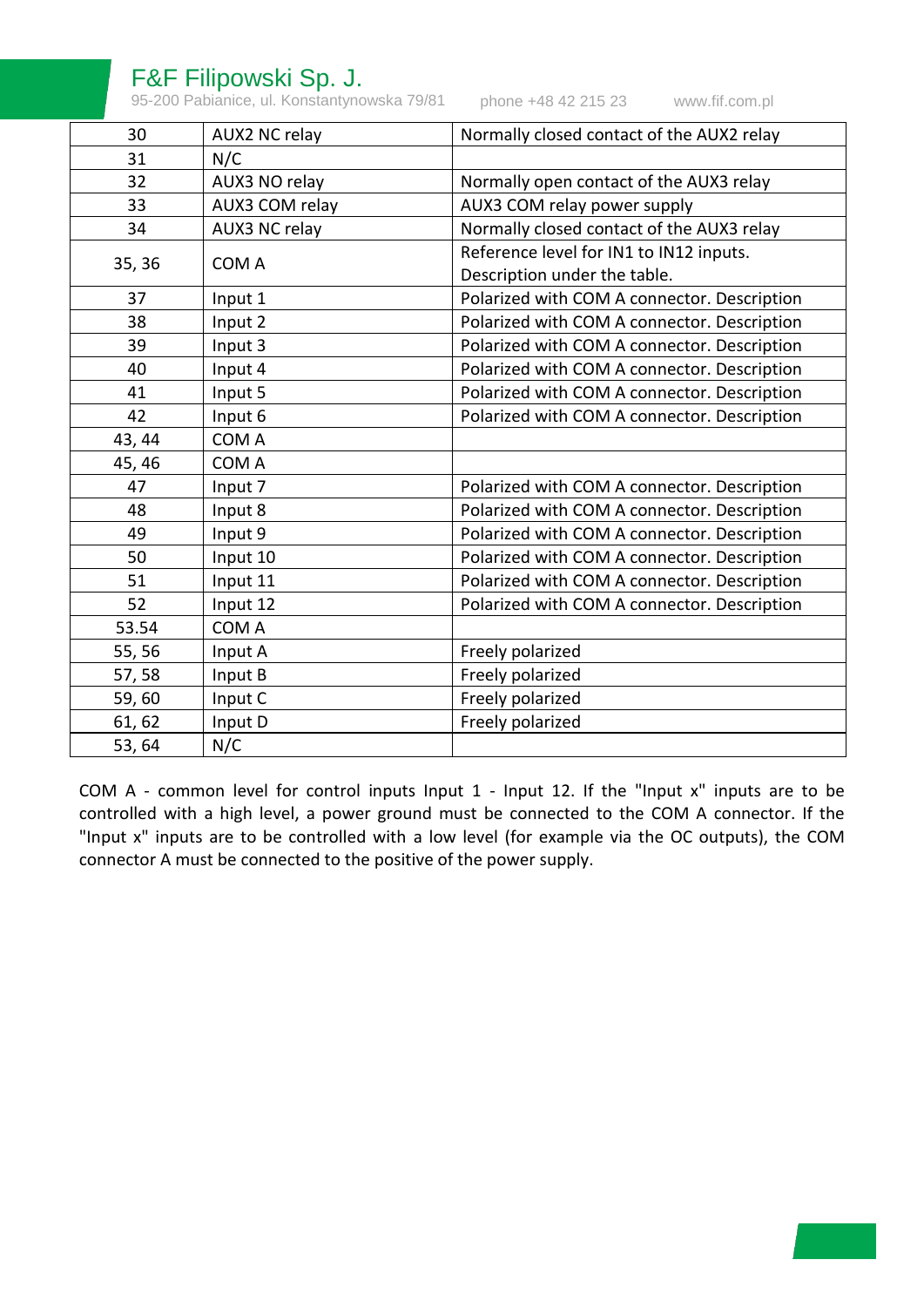

| 95 | <b>ModBUS</b>             | Connector A                                    |
|----|---------------------------|------------------------------------------------|
| 94 | N/C                       |                                                |
| 93 | Ground of the temperature | temperature sensor (for information).          |
| 92 | Temperature sensor 9 DATA | (Triac).<br>It can be used as an outdoor       |
| 91 | Temperature sensor 9 +    | Temperature sensor without an actuator channel |
| 90 | Ground of the temperature |                                                |
| 89 | Temperature sensor 8 DATA |                                                |
| 88 | Temperature sensor 8 +    |                                                |
| 87 | Ground of the temperature |                                                |
| 86 | Temperature sensor 7 DATA |                                                |
| 85 | Temperature sensor 7 +    |                                                |
| 84 | N/C                       |                                                |
| 83 | Ground of the temperature |                                                |
| 82 | Temperature sensor 6 DATA |                                                |
| 81 | Temperature sensor 6 +    |                                                |
| 80 | Ground of the temperature |                                                |
| 79 | Temperature sensor 5 DATA |                                                |
| 78 | Temperature sensor 5 +    |                                                |
| 77 | Ground of the temperature |                                                |
| 76 | Temperature sensor 4 DATA |                                                |
| 75 | Temperature sensor 4 +    |                                                |
| 74 | N/C                       |                                                |
| 73 | Ground of the temperature |                                                |
| 72 | Temperature sensor 3 DATA |                                                |
| 71 | Temperature sensor 3 +    |                                                |
| 70 | Ground of the temperature |                                                |
| 69 | Temperature sensor 2 DATA |                                                |
| 68 | Temperature sensor 2 +    |                                                |
| 67 | Ground of the temperature |                                                |
| 66 | Temperature sensor 1 DATA |                                                |
| 65 | Temperature sensor 1 +    |                                                |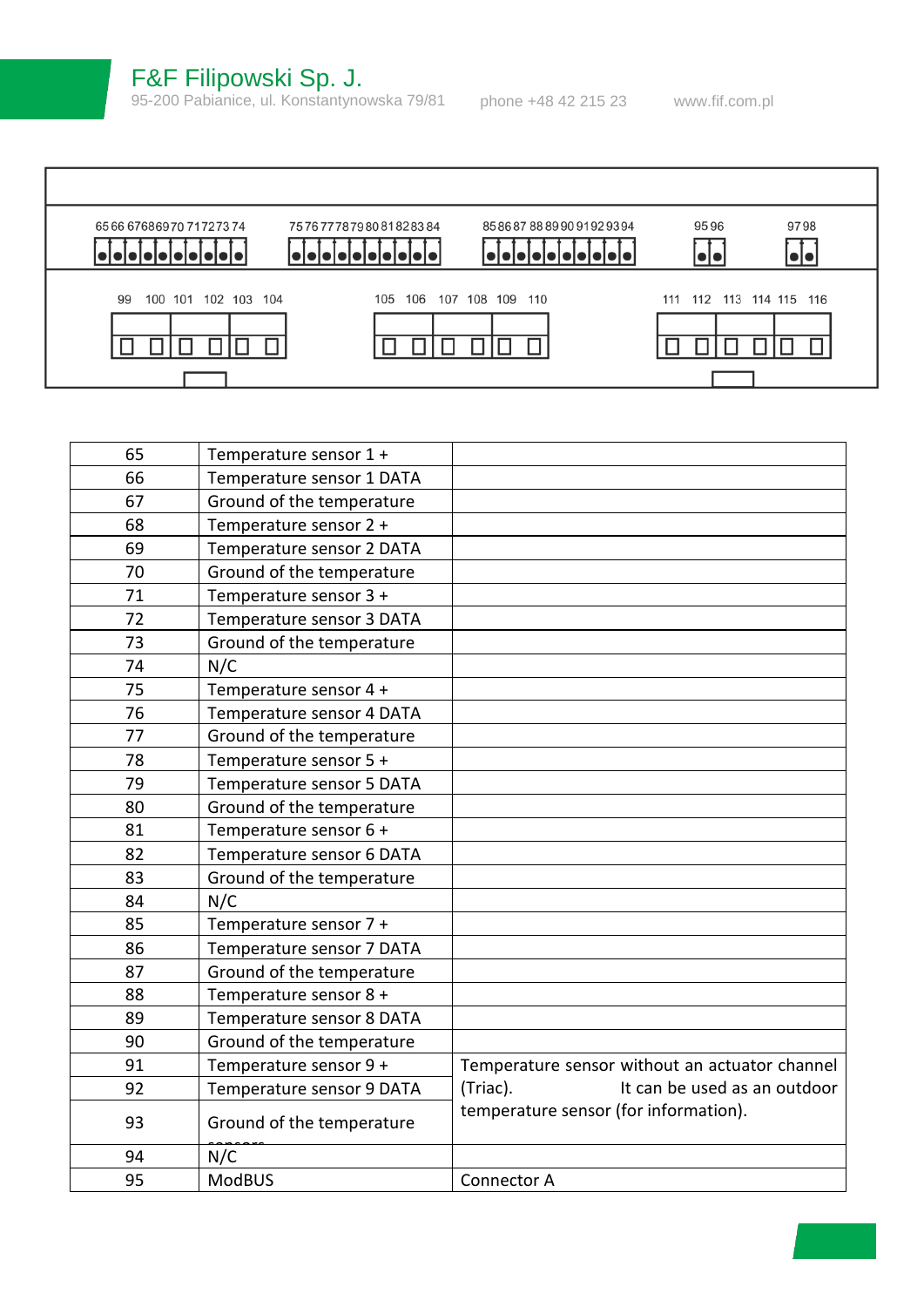## F&F Filipowski Sp. J.

95-200 Pabianice, ul. Konstantynowska 79/81 phone +48 42 215 23

[www.fif.com.pl](http://www.fif.com.pl/)

| 96  | ModBUS bus  | Connector B                                  |
|-----|-------------|----------------------------------------------|
| 97  | CAN bus     | Connector H                                  |
| 98  | CAN bus     | Connector L                                  |
| 99  | COM 1, 2    | Common connector for relays 1 and 2 (power   |
| 100 | 1 NO relay  | Normally open contact of the relay 1         |
| 101 | 2 NO relay  | Normally open contact of the relay 2         |
| 102 | COM 3, 4    | Common connector for relays 3 and 4 (power   |
| 103 | 3 NO relay  | Normally open contact of the relay 3         |
| 104 | 4 NO relay  | Normally open contact of the relay 4         |
| 105 | COM 5, 6    | Common connector for relays 5 and 6 (power   |
| 106 | 5 NO relay  | Normally open contact of the relay 5         |
| 107 | 6 NO relay  | Normally open contact of the relay 6         |
| 108 | COM 7, 8    | Common connector for relays 7 and 8 (power   |
| 109 | 7 NO relay  | Normally open contact of the relay 7         |
| 110 | 8 NO relay  | Normally open contact of the relay 8         |
| 111 | COM 9, 10   | Common connector for relays 9 and 10 (power  |
| 112 | 9 NO relay  | Normally open contact of the relay 9         |
| 113 | 10 NO relay | Normally open contact of the relay 10        |
| 114 | COM 11, 12  | Common connector for relays 11 and 12 (power |
| 115 | 11 NO relay | Normally open contact of the relay 11        |
| 116 | 12 NO relay | Normally open contact of the relay 12        |

#### **CAN bus**

To connect the expansion modules (modules from the wired F&Home system) a two-pin socket described as CAN L and CAN H is used. Pay attention to the correct connection - the replacement of cables will result in a lack of communication between devices.

### **Operating principle**

**Inputs.** Triggering the input from 1 to 12 changes the state of the output on the assigned relay from 1 to 12 (successive pulses coming to the input change the state of the output as in bistable relays). For example, the first triggering of the input number 1 will result in switching on of the output number 1, the second triggering - in switching off of the output, and the next triggering - in switching it on again. The inputs described as A to D are intended for controlling the mH-L4B dimmer module via the CAN network (it is important that the dimmer module is at level 1). In this case, the dimming inputs operate as follows: short triggering of the input will cause the lighting to be fully switched on (or fully switched off when the light is on). If triggered for a longer period of time, the brightness of the lighting associated with the triggered input in the brightening loop changes from full brightness dimming up to switching off - brightening to full brightness.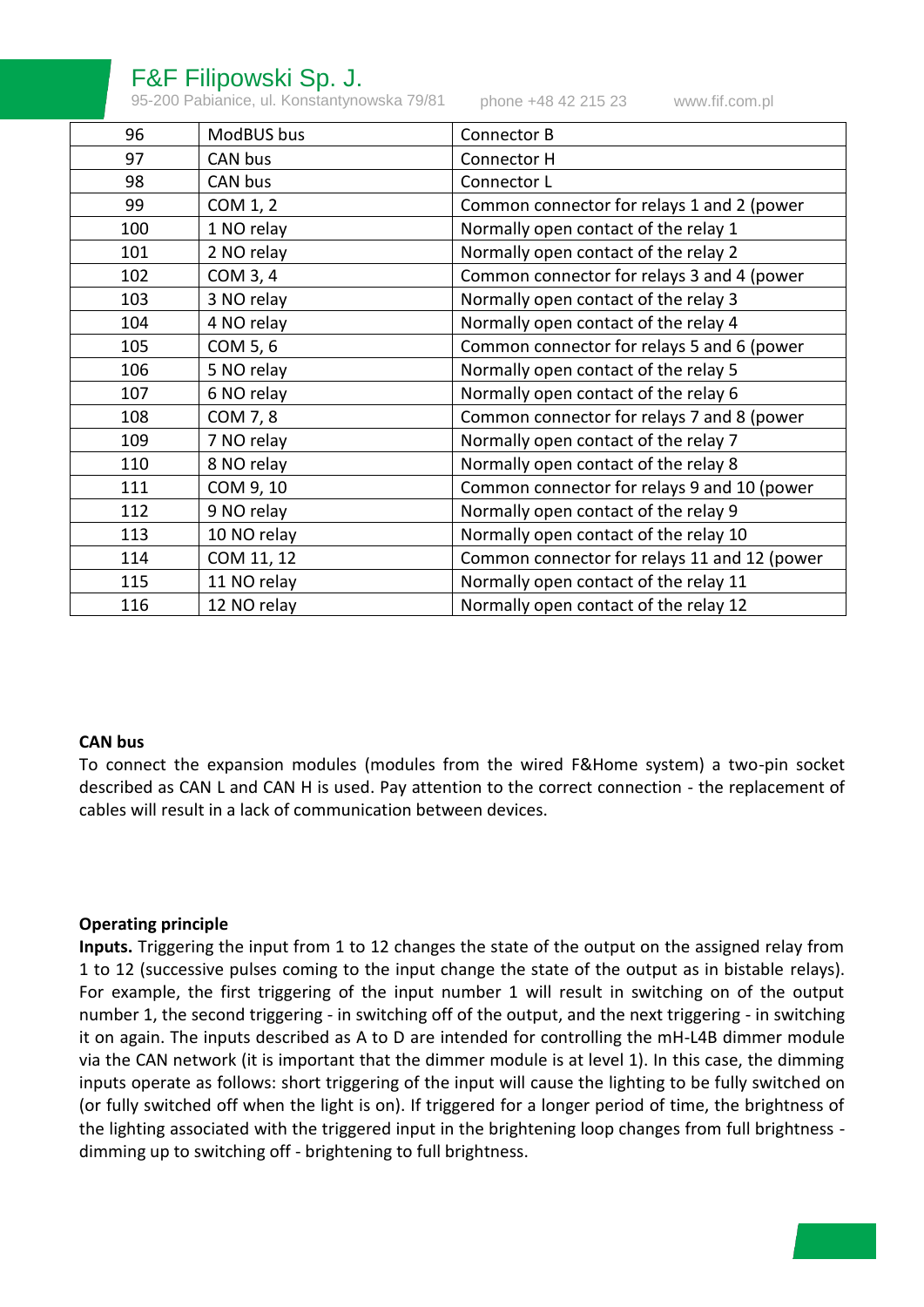**Inputs of the temperature sensors.** Up to 9 DS18B20-type temperature sensors can be connected to the device. Each sensor must be connected with a minimum of 3-core independent wire. UTP type cables are most commonly used.

**Relay outputs.** The outputs for switching on the lighting circuits (or other circuits that operates on an on/off basis). Pay attention to the load capacity of the built-in relays (data in the technical data table).

**Outputs of the solenoid valves.** The actuators supplied with 230 V should be connected to the outputs of the solenoid valve.

#### **Cables and system architecture**

The installation in the system has a star structure, so all cables converging at one central point. Cables from buttons, temperature sensors, solenoid valves and all high voltage cables (230 V, 400 V) supplying the socket circuits, lighting, and other receivers converge in the cabinet.

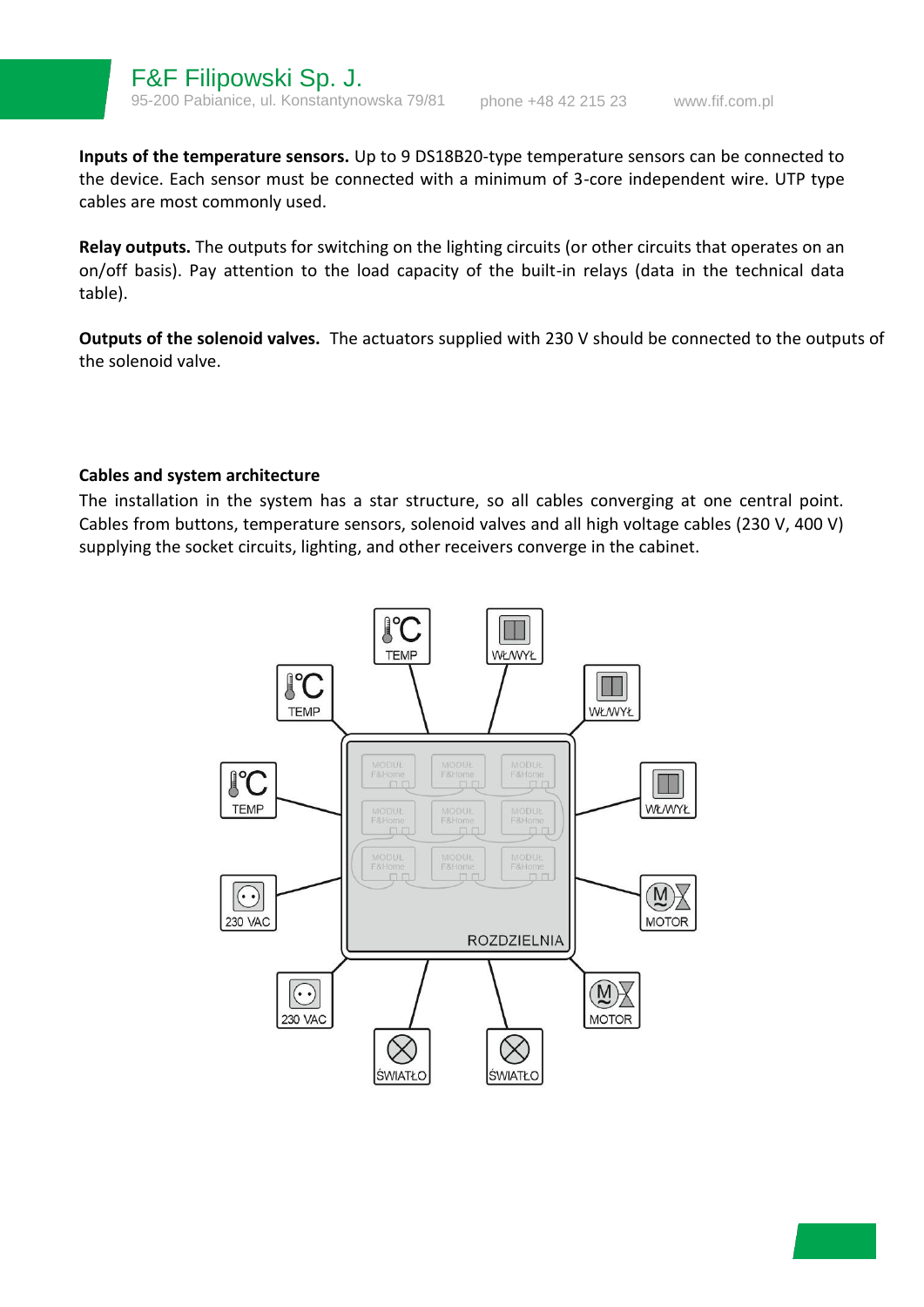Several types of cables should be used for the installation:

- a UTP type cable for connecting temperature sensors to the sensor module. An independent wire should be routed to each sensor using three wires. The wires should be laid in one section (they should not be connected even by soldering). Due to the possibility of inducing voltages, the sensor cables should not be routed parallel to the power supply cables (for example, in one tube). The recommended distance between the wires is 10 cm. The maximum cable length is 40 m. Alternatively, the LIYCY 3x0.34 mm cable (Tronic cable) can be used. These are three wires (cable) in the screen (braid) best suited for conducting the signal from sensors. The cross-section of the wire must not be less than  $0.34$  mm<sup>2</sup>.

- UTP type cable for connecting switches and buttons with I/O modules. It is acceptable to run several control pairs with one cable (several connectors run with one cable to the switchgear). Due to the possibility of inducing voltages, the sensor cables should not be routed parallel to the power supply cables. The recommended distance between the wires is 10 cm. The maximum cable length is 100 m.

- multi-core cable such as BiT500, with a core cross-section of 1 mm<sup>2</sup> for connecting solenoid valves. The cable must be laid between the F&Home system switchboard and the switchboard (distributor) of the heating. The number of cable wires should be selected according to the number of controlled heating circuits.

- YDY 3x1.5 mm<sup>2</sup> and YDY 3x2.5 mm<sup>2</sup> cables for supplying power to receivers such as sockets, lighting points, other receivers. It is allowed to use cables with more conductors, for example, 5x1.5 mm<sup>2</sup>.

#### **Temperature sensors**

The system controls the temperature in the building by measuring the temperature independently in each room. Digital sensors type DS18B20 are used for temperature measurement. which are characterized by high measurement accuracy and correct data transmission even with long cable lengths. The sensors are supplied with the module. The prerequisite for proper operation of the sensors is the use of good quality wires, possibly connecting the screen of the cable to the neutral of the power supply (on the module side) and routing the signal from the sensors with independent wires.



By default, a piece of three-wire cable is soldered to the sensors at the factory. The connection to the UTP / LIYCY cable should be made in the installation box by soldering and very thorough insulation. It is very important to correctly connect the sensors to the module (see table). Incorrect connection of the sensor (wire switch) results in damage to the sensor element.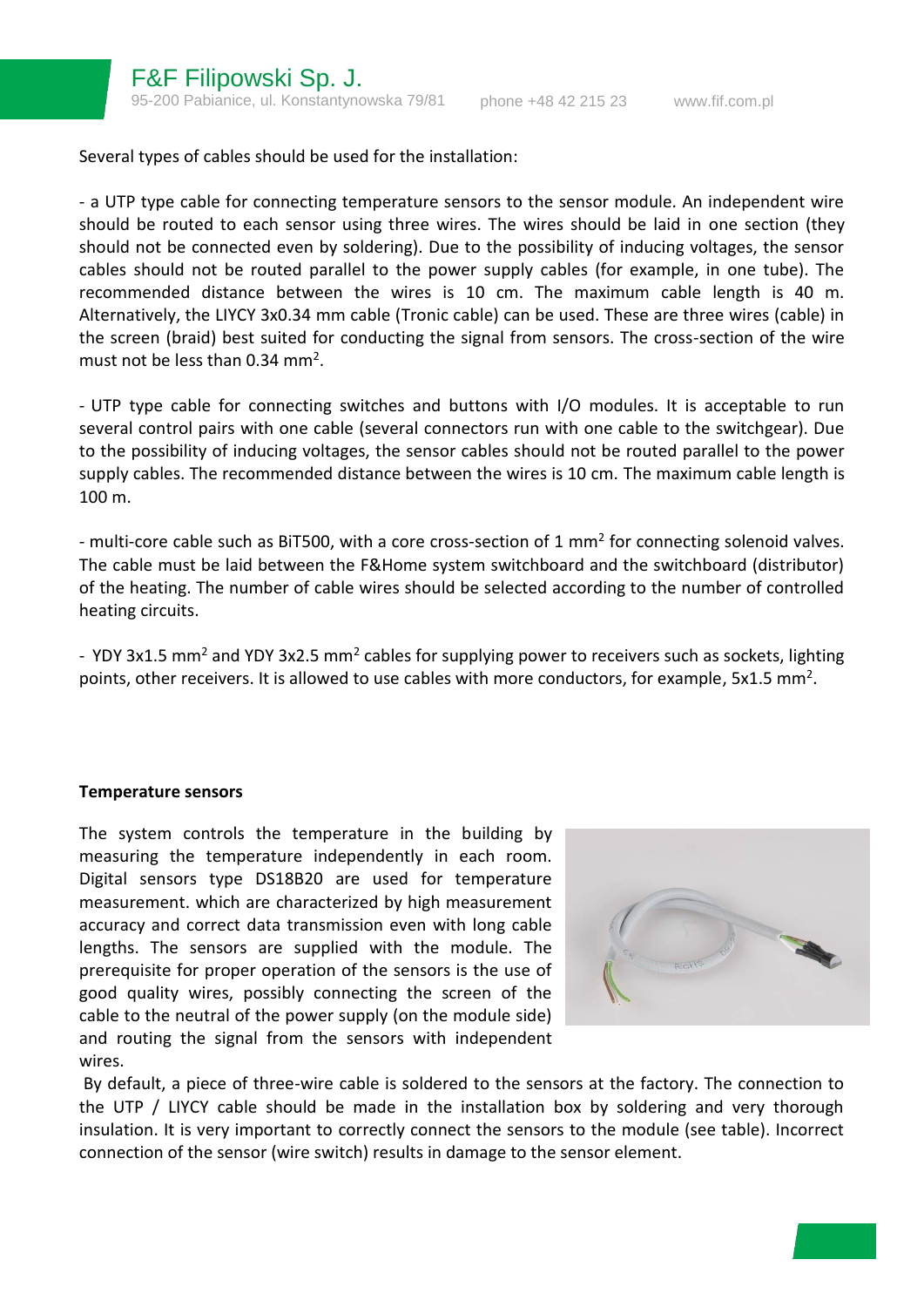The temperature sensors are supplied in a set of 9 pieces. There must be 3 cable wires for each sensor (plus, minus, signal). The control voltage of the modules is 5 V. The sensors can be mounted anywhere in the room but away from heat emitting elements (radiators, too close to the floor).

| The color of $\parallel$ Indication |               | Connection in the |
|-------------------------------------|---------------|-------------------|
| <b>Brown</b>                        |               | Connector +       |
| White                               |               | Connector -       |
| Green                               | SIGNAL (DATA) | Connector with a  |



#### **Accessories**

Any type of equipment (buttons, switches, sockets) available on the market can be used to control the system. The light can only be controlled by means of the normally open buttons (bell buttons). Do not use gang switches, two-way switches or four-way switches.

In the case of glass (touch) buttons, you can use buttons manufactured by F&F or any other manufacturer after consulting the technical department of the F&F.